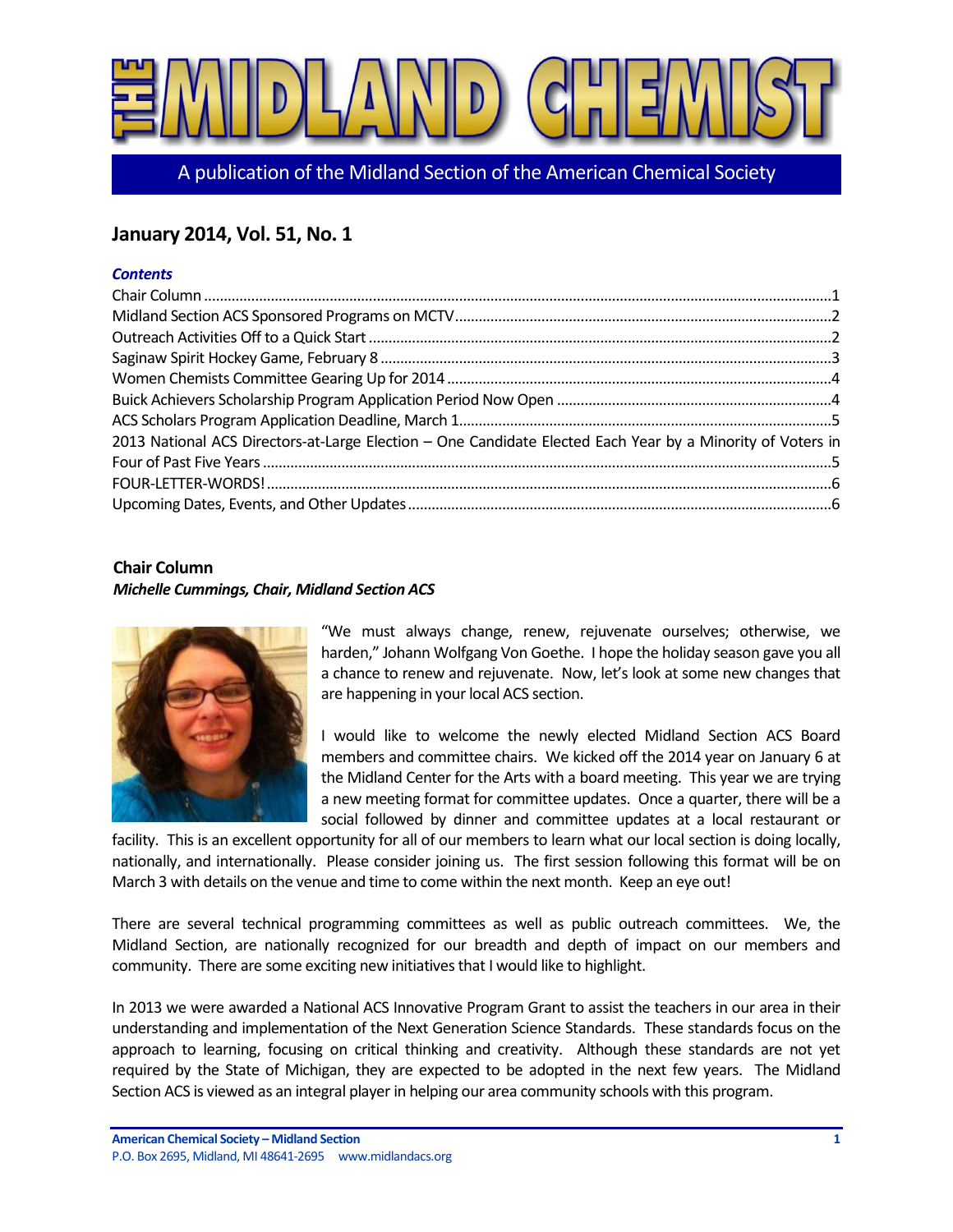Another new program added to our local section is the Women Chemists Committee. This committee is focused on coordinating activities and opportunities across a wide range of areas including outreach, career development, and networking for women chemists.

Lastly, the Midland Section is embarking on a pilot program with the international organization, Chemists Without Borders. The project consists of developing and validating a test protocol for arsenic in water to be used by high school students in Bangladesh. This is an opportunity to draw on our Local Section's experience with arsenic testing in water from a watershed project in previous years, as well as our strong connection with our local area's high schools to run reproducibility trials.

I am looking forward to a great 2014 with you!

## <span id="page-1-0"></span>**Midland Section ACS Sponsored Programs on MCTV** *Gina Malczewski, Secretary*

Two recent Midland Section ACS sponsored programs were recorded by Midland Community Television Network (MCTV) and are available for viewing on television, or via playback using Windows Media Player. Airtime schedules and access to the videos can be obtained by searching for the names of the programs at [http://www.midland-mi.org/mctv/channel99.htm.](http://www.midland-mi.org/mctv/channel99.htm)

The November 22, 2013 program with master glass blower Tim Drier called, "Mastering the Molten: All about Glass Blowing" (Show ID 6892), and the November 19, 2013 program, "Loco for Cocoa: The Chemistry of Chocolate" (Show ID 6930), with chef Aaron Gaertner and Gina Malczewski, are currently being shown.

# <span id="page-1-1"></span>**Outreach Activities Off to a Quick Start** *Gina Malczewski, Outreach Committee*

It's a new year for outreach! We started with a program at Plymouth Elementary School in Midland on January 7, and we're off and running and always looking for volunteers! If you are interested in knowing more about what we do, or how to get involved, or if you know of a specific teacher or school program need, please contact Gina Malczewski a[t reginamalczewski@gmail.com.](mailto:reginamalczewski@gmail.com)

Our group engaged with the community at the Kid's Day at the Midland Mall event on January 18, and we'll be doing another Diet Coke and Mentos reactions demo at Midland High School as part of a lesson on "Experimental Design" on January 28. All Saints in Bay City will also be getting another "Energy" program from our team before the end of January. A "Cosmetic Science" program is being scheduled for February – more on that next time.

Looking ahead, we are working on new hands-on activities under a teacher training grant we received from the National ACS related to the Next Generation Science Standards. We will be doing a workshop in the fall and testing out the activities in local classrooms, so if you know of a willing teacher who would like to be a guinea pig to help us test the program, contact Gina Malczewski a[t reginamalczewski@gmail.com.](mailto:reginamalczewski@gmail.com)

Again, please contact us if you have energy, time, and ideas to spare. This year promises (as usual) to be a very busy year. Thank you!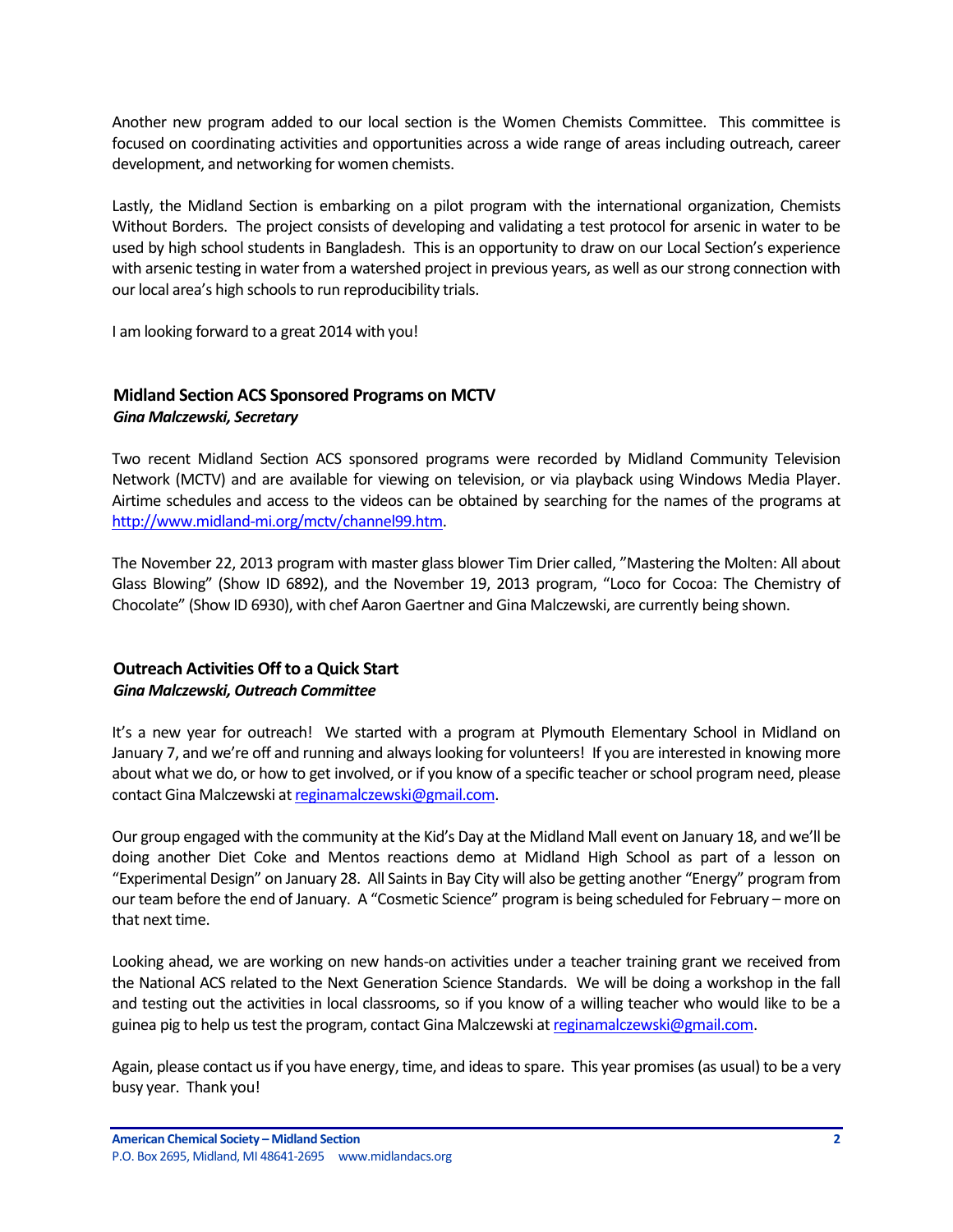<span id="page-2-0"></span>**Saginaw Spirit Hockey Game, February 8** *Dale LeCaptain, CMU ACS Student Member Group Coordinator*



# **Invite YOU !!!**



# To the Eagles Nest Suite (Section 31)

- p Pizza, Popcorn, & veggies (sponsored by ACS) o PRIZES
- 13 7:11 pm, February 8th, 2014 (doors open at 6)
- a GET YOUR TICKETS NOW!

- order direct from the Spirit (\$9.50 Ea) https://www.saginawspirit.net/groupsales/ **Group ID: ACS** Password: hockey

## OR

- purchase from a Midland Hockey Kid (\$10 Ea, with 50% going to the Midland Hockey League)

o Questions? dale.lecaptain@cmich.edu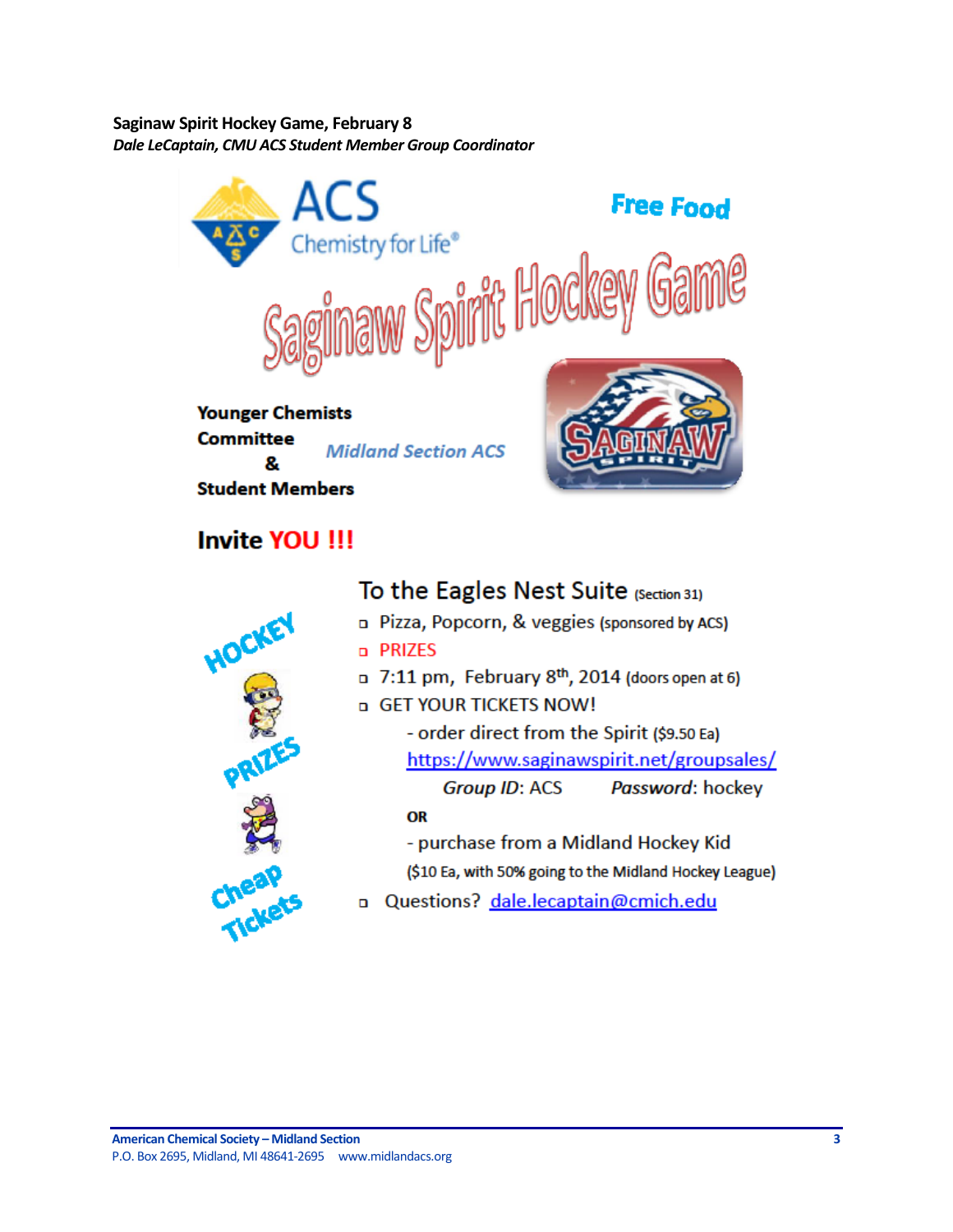### <span id="page-3-0"></span>**Women Chemists Committee Gearing Up for 2014** *Jaime Curtis-Fisk, Women Chemists Committee*

The Midland Section of the ACS Women Chemists Committee is gearing up for a great kick off year in 2014! We plan to coordinate activities and opportunities across a wide range of areas including outreach, career development, and networking. Involvement in this group can range from participating in certain events that fit your interest area through serving as an active member of the steering committee. We would love to have involvement from all areas (not just industry) and from both professionals and students. Keep in mind that both men and women can be active in this effort. There



are a variety of roles to fit your interests and availability. If you would like to be a part of this group or have thoughts to share, please contact me at [jlcurtisfisk@dow.com](mailto:jlcurtisfisk@dow.com) and let me know. I look forward to all that we will accomplish this year! Thank you!

## <span id="page-3-1"></span>**Buick Achievers Scholarship Program Application Period Now Open** *Barbara Bolin, Executive Director, MI STEM Partnership*

Th[e Buick Achievers Scholarship Program,](http://www.buickachievers.com/) funded by th[e General Motors Foundation,](http://www.gm.com/community-education) will accept applications for 2014 scholarships from Monday, Jan. 6, through 5 p.m. EST on Friday, Feb. 28.

This is the fourth year the Buick Achiever Scholarships will be awarded to students who excel in the classroom and give back to the community. To be eligible for the program, high school seniors or current undergraduate students must be looking to obtain a college degree in science, technology, engineering, math, also known as STEM, or other eligible fields related to the auto industry.

Created in 2011, the Buick Achievers Scholarship Program has awarded \$16.5 million to students across the U.S. This year, the program will award 100 scholarships of up to \$25,000 per year, renewable for up to four years, or up to five years for qualified engineering programs.

"The Buick Achievers Scholarship Program is helping students across the U.S. pay for and obtain a quality secondary education focused on STEM," said GM Foundation President Vivian Pickard. "Through the program, we are helping to shape the next generation of leaders and innovators for the automotive industry and for other sectors important to the future success of our country."

Students from the United States and Puerto Rico are eligible. To apply for the Buick Achievers Scholarship, or to register for more information, please visi[t www.buickachievers.com.](http://www.buickachievers.com/)

For more information about the MI STEM Partnership program, contact Barbara Bolin at 517-899-4233 or visit [www.mistempartnership.com.](http://www.mistempartnership.com/)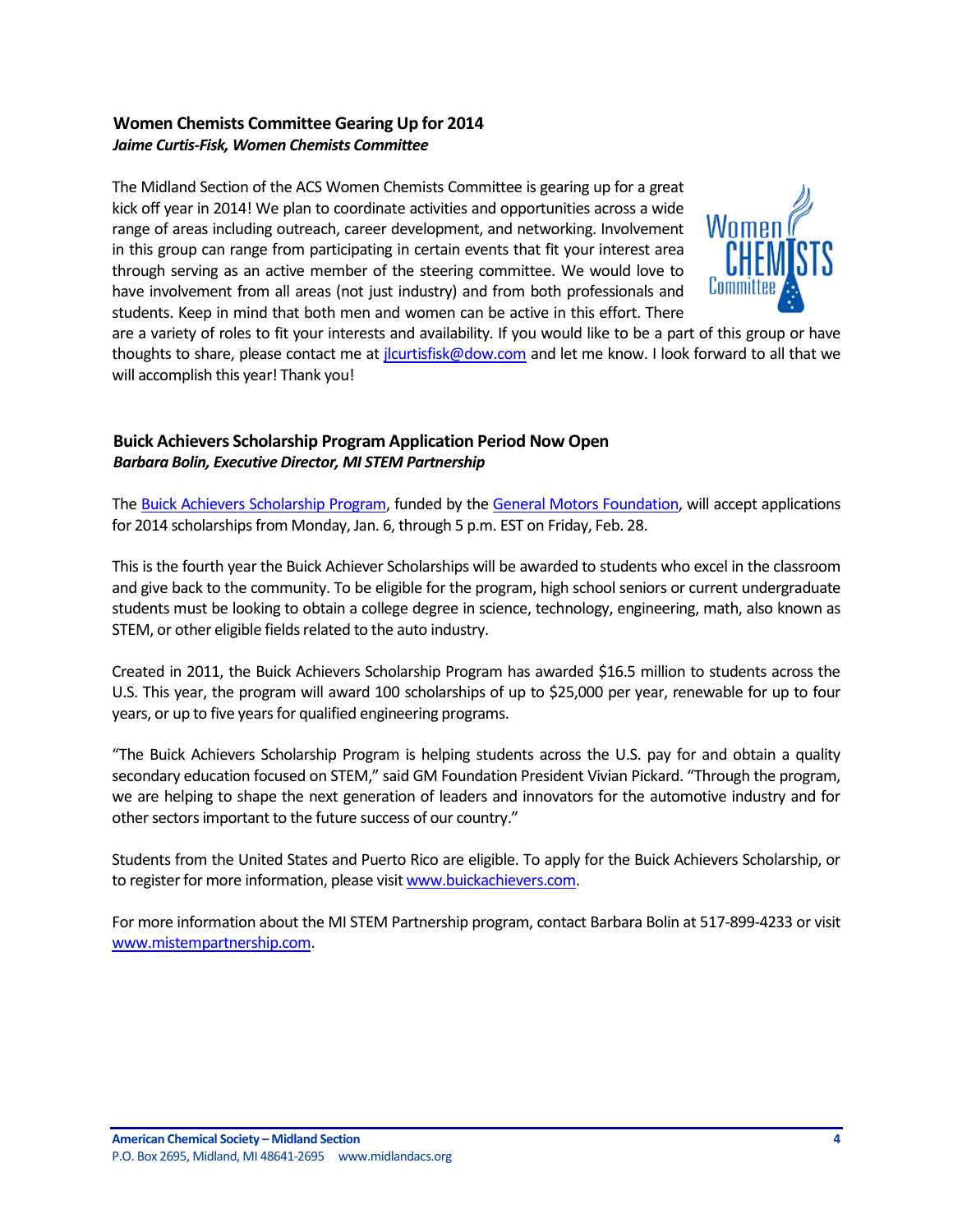# <span id="page-4-0"></span>**ACS Scholars Program Application Deadline, March 1** *National ACS*

With the academic year in full swing, now is a perfect time to share National ACS scholarship opportunities with educators and students in your community. Applications are now being accepted for ACS Scholars Program awards.

The ACS offers renewable scholarships through this program to under-represented minority students who want to enter chemistry or related fields. Awards of up to \$5,000 are given to qualified African American, Hispanic or American Indian students who are high school seniors or college freshman, sophomores, or juniors pursuing a college degree in the chemical sciences. Applications are due March 1, 2014. For more information, visi[t ACS Scholars Program.](http://www.acs.org/content/acs/en/funding-and-awards/scholarships/acsscholars.html)

By sharing this message with students, teachers and guidance counselors in your area, you will be a Chemistry Ambassador supporting the next generation of science professionals.

# <span id="page-4-1"></span>**2013 National ACS Directors-at-Large Election – One Candidate Elected Each Year by a Minority of Voters in Four of Past Five Years**

#### *Wendell L. Dilling, Director and Historian*

In the 2013 ACS election for Directors-at-Large four candidates ran for two positions (*Chem. Eng. News*, Nov. 25, 2013, p 5). Directors-at-Large are selected by Councilors with each Councilor having two votes. The vote tallies were as follows:

| Kathleen M. Schulz   | 262 | 68.6% |
|----------------------|-----|-------|
| Dorothy J. Phillips  | 176 | 46.1% |
| Susan B. Butts       | 167 | 43.7% |
| Thom H. Dunning, Jr. | 103 | 27.0% |

The number of Councilors voting was 382 as reported privately by the Committee on Nominations and Elections. Some (56) voters obviously voted for only one candidate assuming that all voters who returned valid ballots voted for at least one candidate. The numbers shown following the vote tallies are the percentages of voters who voted for that candidate. According to the current bylaw the two candidates (Schulz and Phillips) who received the most votes were elected (plurality). Only Schulz was elected by a majority (>50%) of the voters. Phillips was not selected by a majority of the voters.

Similar situations occurred in the 2009, 2011, and 2012 elections for Directors-at-Large where one of the candidates was elected by less than 50% of the voters [*Chem. Eng. News*, Nov. 23, 2009, p 7 and Mar. 15, 2010, p 5-6; Nov. 28, 2011, p. 9; Nov. 26, 2012, p 7]. If one believes in election by majorities then ACS election procedures for Directors-at-Large should be changed. A method (multiple instant run-off, *Chem. Eng. News*, Mar. 15, 2010, p 5-6) was proposed to carry out elections in which two or more candidates are elected with each being selected by a majority of the voters. Institution of a multiple instant run-off procedure for all elections where more than one candidate is elected would make all ACS elections at the national level require majority support for election. Elections for President-Elect, District Directors, and Directors-at-Large would all operate under the instant run-off method.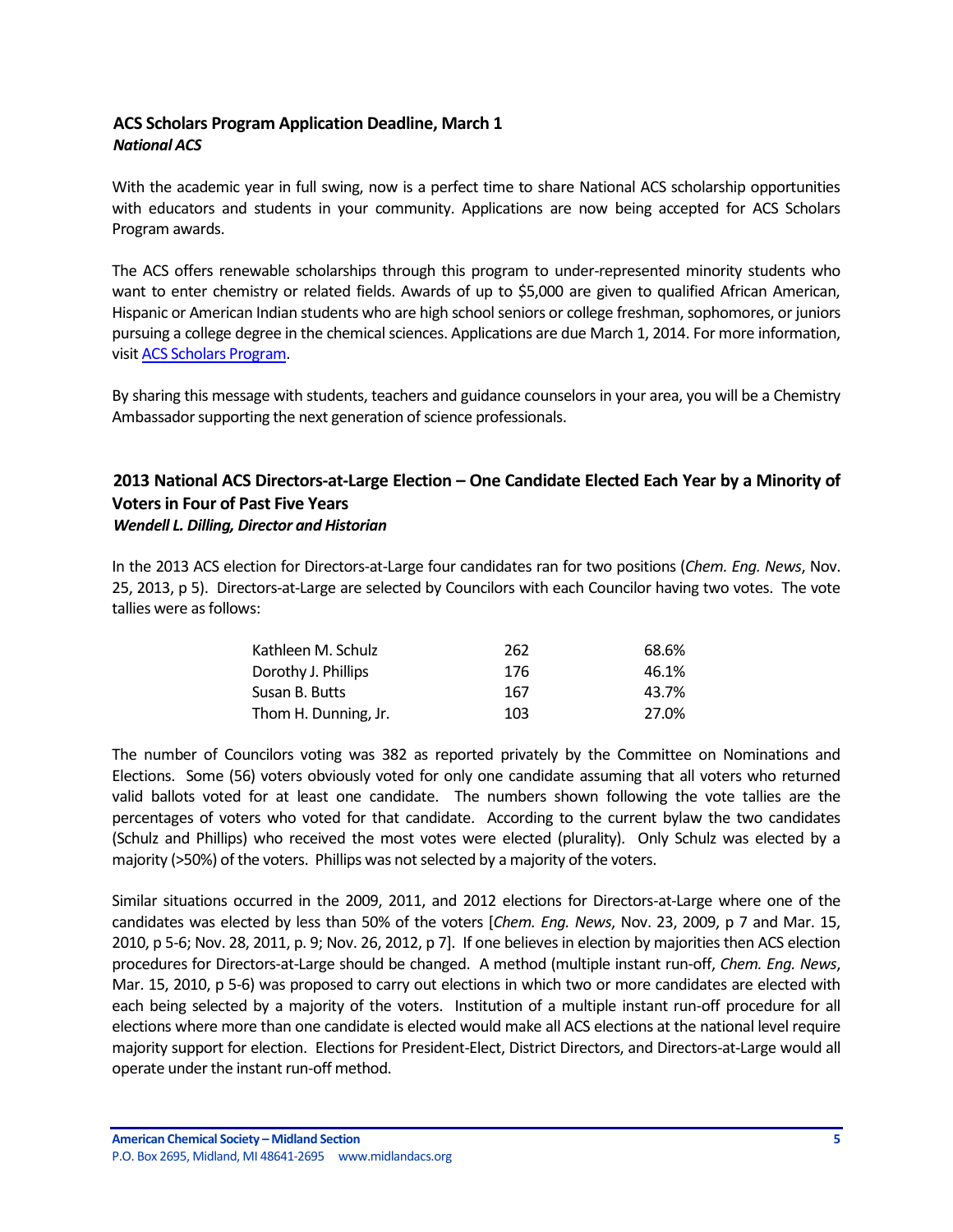An additional advantage of the multiple instant run-off procedure for electing Directors-at-Large is that it allows those voters who vote for only one candidate, possibly because voting for a second candidate using the present procedure may cause their favored candidate to be defeated, to have a vote for a second (or more) candidate.

I am working with the National ACS Committee on Nominations and Elections to change the voting procedure so that all elected candidates for Directors-at-Large are selected by a majority of the voters.

# <span id="page-5-0"></span>**FOUR-LETTER-WORDS!**

#### *Midland Section Communications Group*

Please **READ** on! ACS needs **YOUR HELP** and your talent…

Love to work online? Do website design? We are in urgent **NEED** of a website coordinator. You would gradually succeed our current volunteer, Greg Cushing, who is still active but has relocated out of the section. We are considering a site rebuild to accommodate some new functions, including a blog. Get in on the ground floor where you can really take a **LEAD** role!

We also must give our current newsletter editors and publicity volunteers a break. If you like to write and deal with the public, have a go at publicity/PR. If you're a social media guru, we could use a volunteer to handle and develop those aspects of our communications. Amy and Steve will transition you into these roles – we need all takers because more people mean less individual work.

These are great opportunities for community service or professional development goals – not to mention the camaraderie, networking potential and skills development! Training is available. Time commitment will vary with role, number of volunteers, and individual preferences. ACS membership is NOT required.

Volunteer—or call for more info—**DON'T WAIT**. Your award-winning section cannot sustain its activities without YOU.

#### **Contact Information**

Amy Tesolin-Gee: [amtesolin-gee@dow.com;](mailto:amtesolin-gee@dow.com) 989-636-1903 Steve Keinath: [keinath@mmi.org;](mailto:keinath@mmi.org) 989-832-5555 x 588 Greg Cushing: [greg.cushing@hotmail.com](mailto:greg.cushing@hotmail.com) Gina Malczewski: [reginamalczewski@gmail.com;](mailto:reginamalczewski@gmail.com) 989-631-4038

#### <span id="page-5-1"></span>**Upcoming Dates, Events, and Other Updates**

- February 3 (7:00-9:00 PM) ACS Board meeting, MCFTA Board Room (in person), or via conference call at phone number: 866-299-7945, participant code: 9837036#.
- February 8 (6:00 PM ??) Saginaw Spirit hockey game, Dow Event Center, Saginaw. For more information, contact Dale LeCaptain a[t dale.lecaptain@cmich.edu.](mailto:dale.lecaptain@cmich.edu)
- February 28 (5:00 PM) Buick Achievers Scholarship Program **application deadline**. For more information, see [www.buickachievers.com.](http://www.buickachievers.com/)